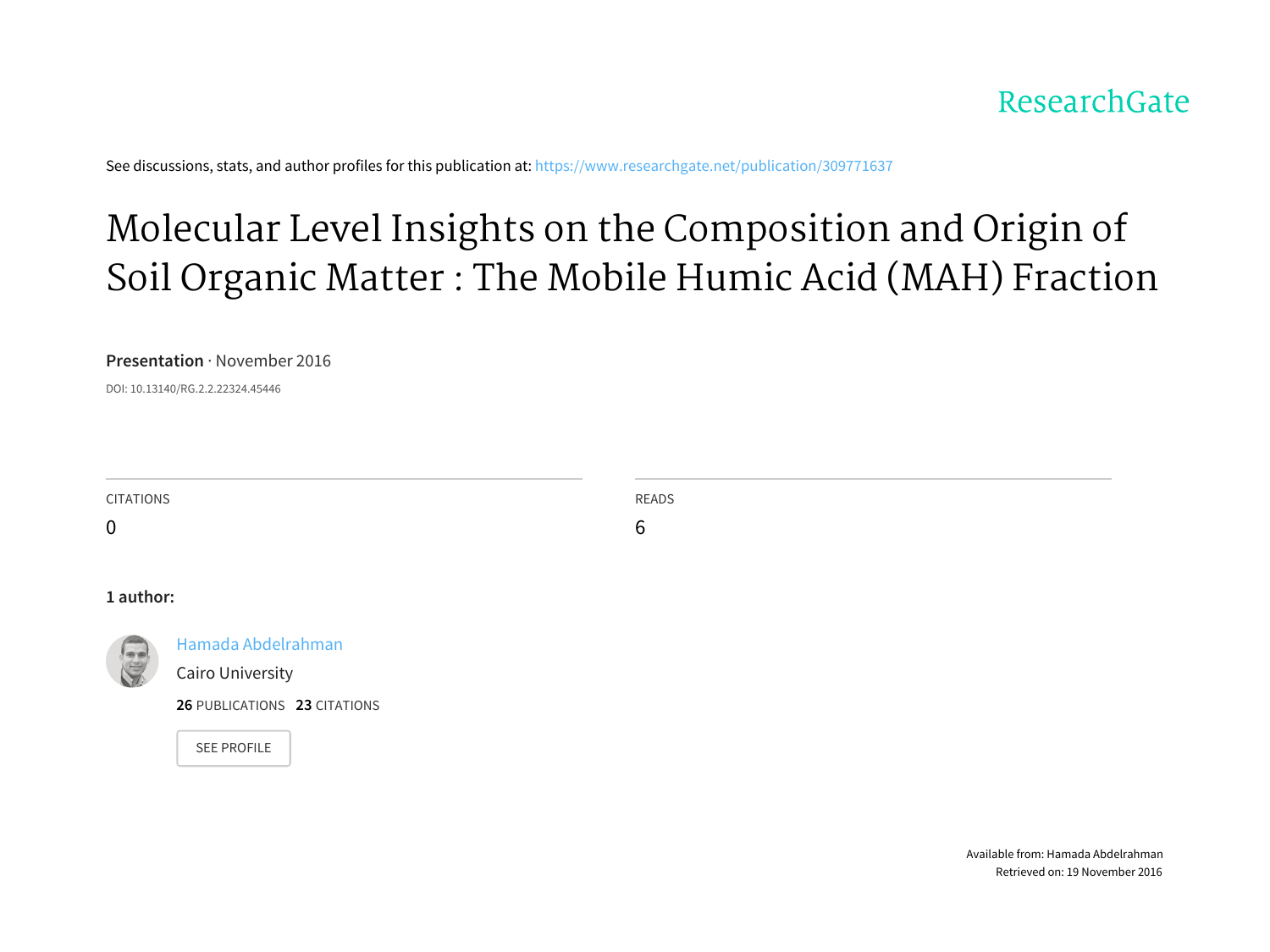



3rd NATIONAL HUMIC SUBSTANCE CONGRESS with INTERNATIONAL PARTICIPATION 3 - 5 NOVEMBER 2016 - KONYA





# Molecular Level Insights on the Composition and Origin of Soil Organic Matter

### Hamada Abdelrahman, PhD

**Faculty of Agriculture, Cairo University, Egypt DISSPA, University of Bari, Italy**

**E-mail: hamada@agr.cu.edu.eg, hamada@uniba.it**

**http://scholar.cu.edu.eg/hamada**



The 3rd Turkish Humic Substances Congress 03–05 November 2016, Konya, Turkey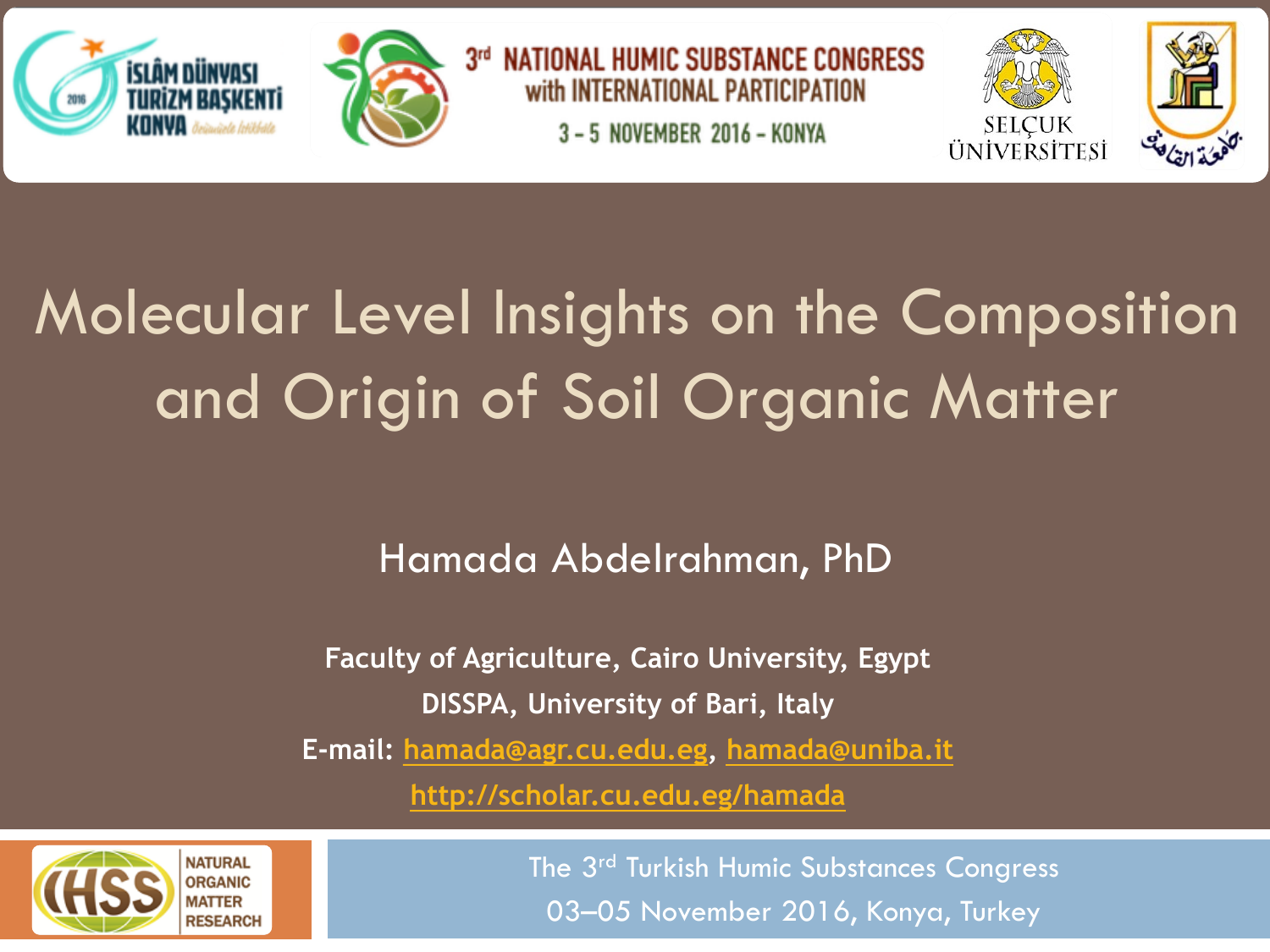## Co-Authors and Host Labs

**2**

□ Diana Hofmann, Anne Berns, Roland Bol ¤ (IBG3, FZJ Germany)

□ Dan Olk ¤ (NLAE, USDA–ARS, USA)

□ Claudio Cocozza, Teodoro Miano ¤ (Uni di Bari, Italy)





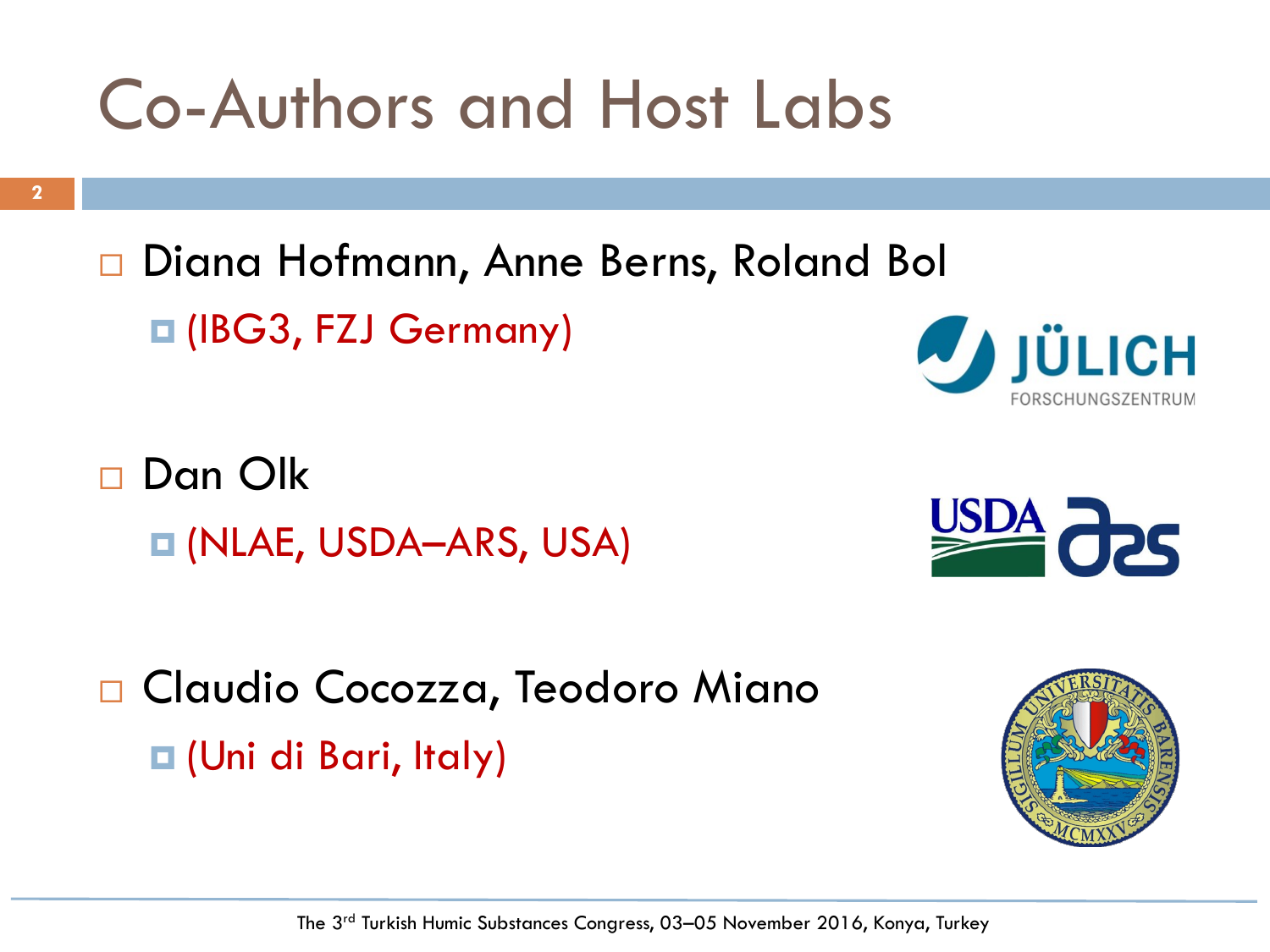### **Contents**

#### □ Introduction

- **□ (SOM origin, composition and processes)**
- □ The MHA and Physically separated SOM fractions (The LF, The POM)
- $\square$  Characterization insights on the composition & origin
	- ¤ Total C, Carbohydrates
	- ¤ NMR
	- ¤ Molecular level characterization (FTICRMS)
		- n van Krevelen diagram
		- $m/z DBE$
		- $H/C-DBE$